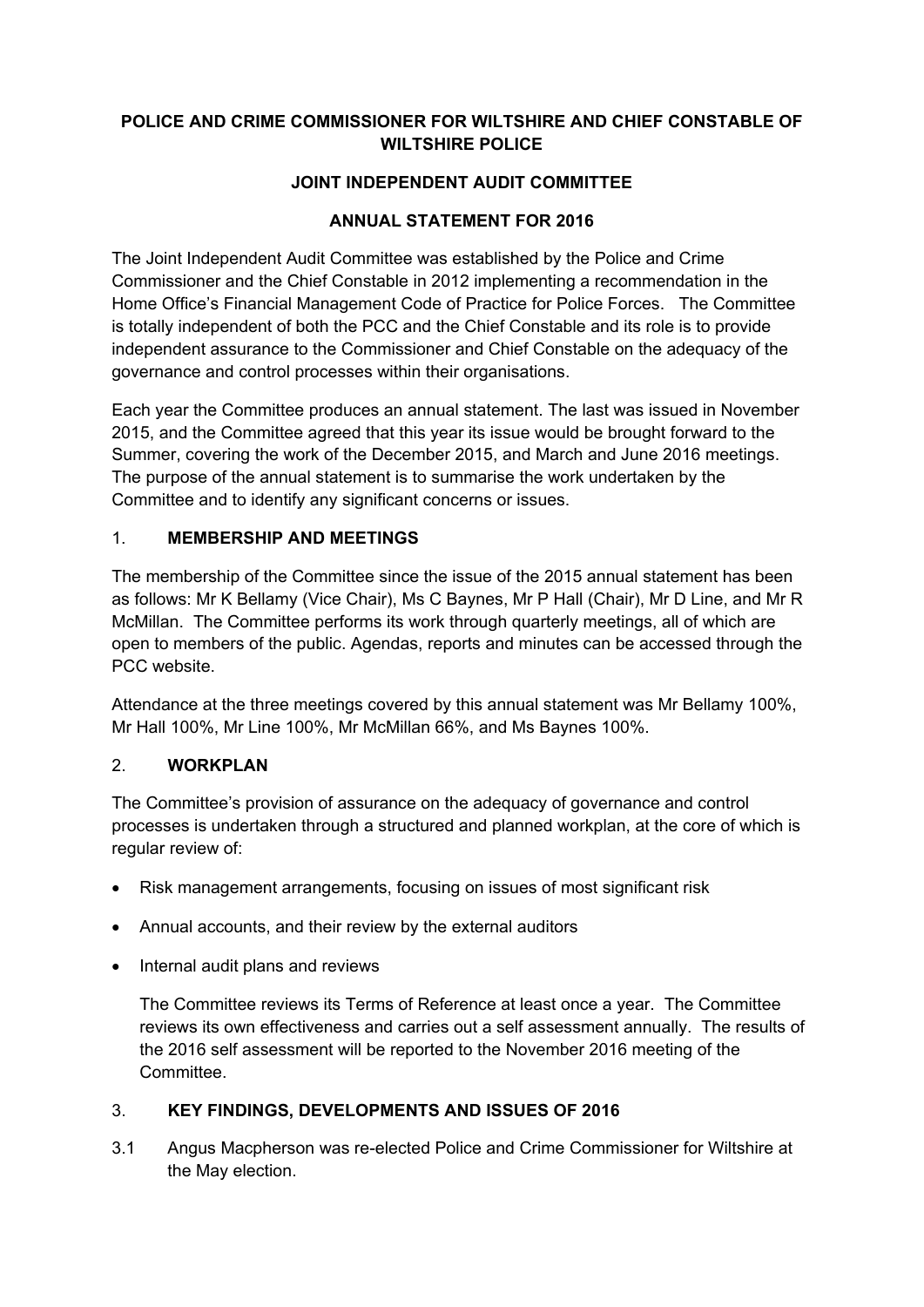The Committee is grateful for the attendance and contribution of both the Commissioner and the Chief Constable at its meetings. Feedback from audit committees elsewhere in the country indicates that audit committee effectiveness is enhanced if both key individuals play an active part of its work.

- 3.2 The Committee monitored movements in key risks during 2016, focussing on issues that have most potential significant impact on policing objectives. The way that risk registers are presented, and risk mitigation actions described, to the Committee has improved during the past year.
- 3.3 A key risk identified throughout the year by both the PCC and Chief Constable has been around collaboration between police services to achieve savings in response to continued reductions in government grants. The registers identify risks around effective governance and benefits realisation, and the Committee has been keen to understand better the plans and controls being established in order to ensure that the risks do not adversely impact on police operations or funding. In June the Committee was informed that work had continued on the proposed Strategic Alliance between Avon and Somerset and Wiltshire but the period of purdah leading up to the Police and Crime Commissioner election in May 2016 had an impact on the decisions that could be made. After the election the Commissioners and Chief Constables of Avon and Somerset, Gloucestershire, and Wiltshire met to discuss the possibility of collaborating over the provision of enabling services (e.g. finance and HR). All three police services are working towards implementing this collaborative option. Progress with strategic collaboration will continue to be a key focus for the Committee in 2016 / 17.
- 3.4 As a result of the implementation of its 2015 Improvement Plan the Committee received reports and a presentation on the HMIC Value for Money profile, and the outcome of the HMIC Police Efficiency Effectiveness and Legitimacy inspection at its December 2015 and March 2016 meetings. The presentation covered also the plan the Force has developed to deal with the areas for improvement identified by HMIC. The Committee welcomes the positive reports by HMIC, which has assessed Wiltshire's Police service as "Good" in its assessment of effectiveness, efficiency and legitimacy. The Committee will continue to review progress with the Force's improvement plan.
- 3.5 A presentation was given to the March 2016 meeting of the Committee on Community Policing. The key drivers for this project are improving the customer experience of policing, and securing value for money at a time of austerity. Community Policing has been scheduled to be operational throughout Wiltshire and Swindon by October 2016. The Committee looks forward to being kept updated on this project in 2016 / 2017.
- 3.6 The Committee received reports from the internal auditor at each of its meetings. At its June 2016 meeting the Internal Auditor reported in its annual report for 2015 / 2016 that "In my opinion, Wiltshire Police has adequate and effective management, control and governance processes to manage the achievement of its objectives". Twelve internal audit reviews were carried out during 2014/15. Nine of the reviews resulted in substantial or reasonable assurance and three resulted in limited